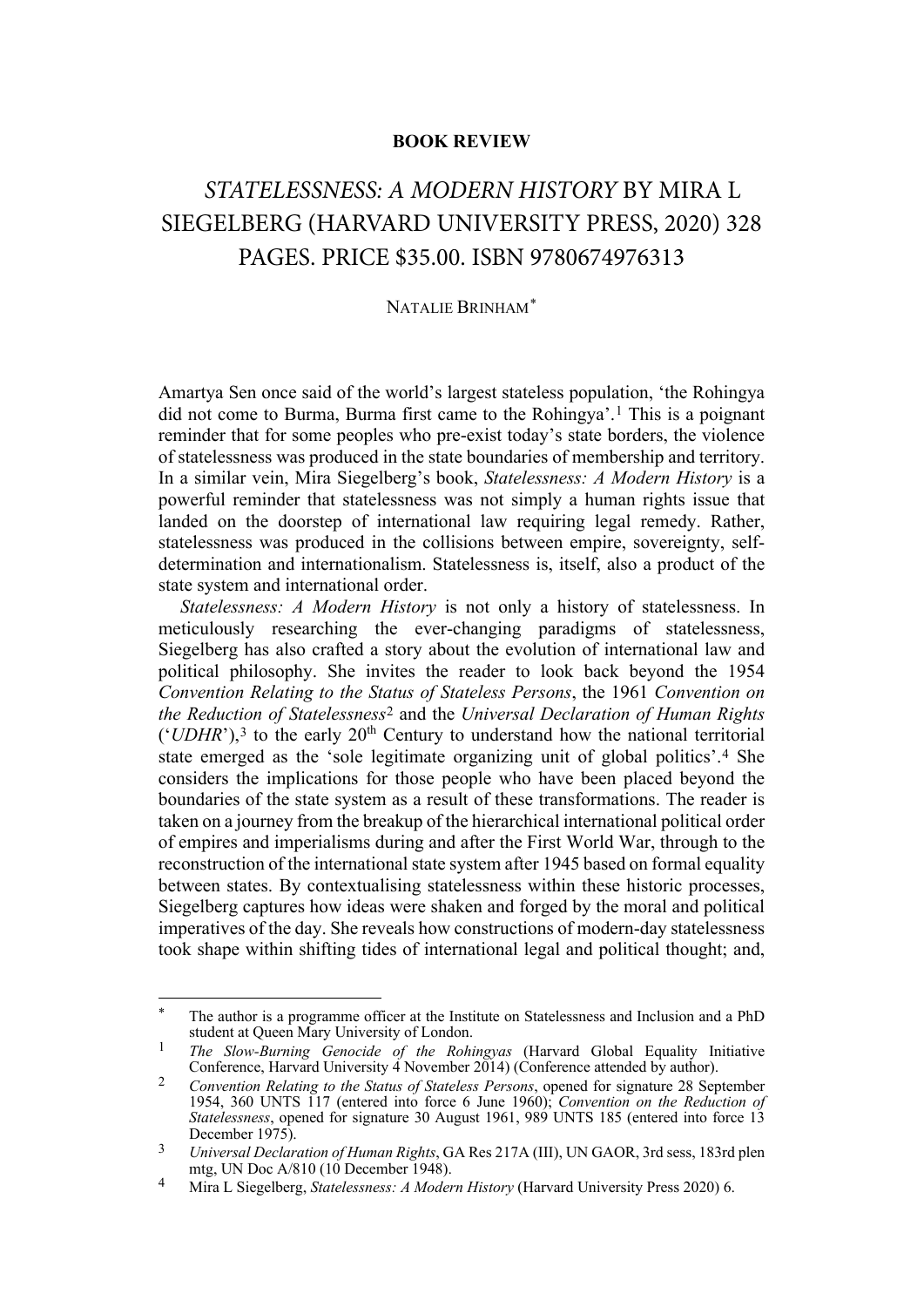simultaneously, how the production of statelessness itself shaped international law and the structures of international political organisation.

Statelessness is often understood to have been an afterthought to the 1951 *Convention Relating to the Status of Refugees*[,5](#page-1-0) and largely neglected by the post-Second World War (WWII) human rights framework. It has been conceptualised as an anomaly or a legal void; a state of being outside of law and politics; a term that is defined only by what it lacks — citizenship and rights.<sup>[6](#page-1-1)</sup> This book fills up those empty spaces and, in doing so, challenges some of the assumptions that underlie these notions. Siegelberg shows how statelessness, as a concept, has always inhabited international legal thought — and has both threatened and shaped international power structures. She fills the international sphere with the agency of key thinkers and lawyers who were themselves affected by statelessness. Further, by grounding the conceptualisations of statelessness in historical events, Siegelberg shows how the international trajectory has not always been from a starting point of neglect towards 'solving' statelessness. Over the years, the issue has been wilfully ignored and consigned to the realms of legal fiction, sometimes conceptualised as freedom from the fetters of state laws, and latterly pragmatically displaced by political imperatives relating to statehood and self-determination.

Siegelberg seamlessly weaves her story from a rich variety of sources including popular fiction, case law, works of political philosophy and correspondence between stateless persons and international organisations. She illustrates how the scope and limits of international law and political organisation that impact stateless persons today were constructed from theory, idealism, pragmatism and organisational interests. She populates her book with personalities of the past including Fridtjof Nansen, Hersch Lauterpacht, Paul Weis, Manly Hudson, Hannah Arendt and many lesser known but influential figures. She grounds the ever-shifting concepts of statelessness in their personal experiences, moral convictions and legal reasonings. As such, her narrative is cohesive and accessible to scholars from all academic fields. 'Statelessness studies' as a field growing from an off-shoot of refugee law, has grappled with how to grow into a more interdisciplinary space.[7](#page-1-2) Siegelberg's work effortlessly navigates between different academic disciplines. As such, this is a book that should become a key introductory text for statelessness scholars, and will likely serve to introduce researchers from broader disciplines to the key debates within statelessness.

Chapter 1 traces how, in the aftermath of the First World War, the significance of statelessness was transformed in international politics from a '[s]ubject of [f]iction to a [l]egal [r]eality'[.8](#page-1-3) The years of the First World War and the immediate aftermath saw the breakup of the Russian (Romanov), Austro-Hungarian (Habsburg), Prussian and Ottoman empires, shifting imperialist ideologies and thinking on subjecthood and citizenship. The fragmentation of these empires brought a new impetus to notions of statehood, statelessness and the protection of minorities and collectives. Siegelberg captures what statelessness

<span id="page-1-0"></span><sup>5</sup> *Convention Relating to the Status of Refugees*, opened for signature 28 July 1951, 189 UNTS 150 (entered into force 22 April 1954).

<span id="page-1-1"></span><sup>6</sup> For further discussion, see, eg, William Conklin, *Statelessness: The Enigma of the International Community* (Hart Publishing 2014); Amal de Chickera, *Unravelling Anomaly: Detention, Discrimination and the Protection Needs of Stateless Persons* (Equal Right Trust 2010).

<span id="page-1-2"></span><sup>7</sup> Maria Jose Recalde-Vela, Sangita Jaghai-Bajulaiye and Caia Vlieks, 'The State of Statelessness Research: 5 Years Later' (2019) 24(2) *Tilburg Law Review* 139.

<span id="page-1-3"></span> $8$  Siegelberg (n [4\)](#page-0-5) 12.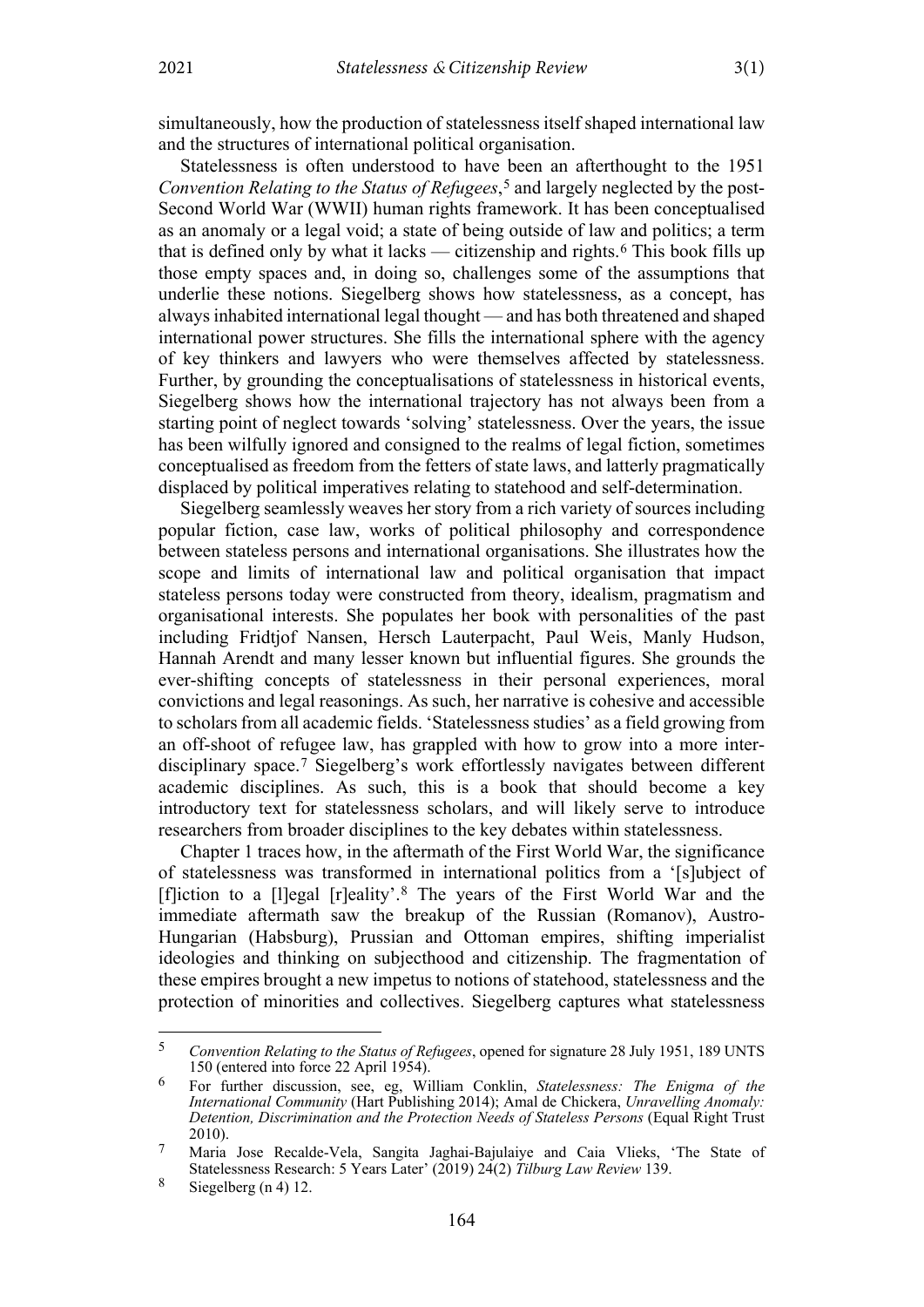came to signify in the midst of fears in international circles of impending chaos and anarchy within the international order. In a situation where securing the legitimacy of states was viewed as a moral imperative, statelessness became a threat to the fragile order. As such, it was wilfully consigned to the realms of legal fiction. Whilst popular fiction depicted the threats of statelessness as international outlawry and piracy, legal and policy circles turned a blind eye. In a world where identity documents and passports were increasingly becoming mandatory,<sup>[9](#page-2-0)</sup> the reality of stateless individuals and large stateless populations came knocking on the door of the League of Nations, eventually forcing international responses. These realities propagated intellectual reflection on the governing norms of international order and how statelessness fitted into these norms.[10](#page-2-1)

Chapters 2 and 3 focus on the decade that followed the First World War as postimperial states came into being seeking legitimacy, and group demands for political representation accelerated. Notions of the stateless person as a threat to international security gave way to constructions of the stateless as victims of circumstance. The two chapters consider the different ideological contexts to statelessness, and the foundations of today's political order that grew out of the postimperial context. International debates around how to counteract statelessness infused with discussions on how to protect minority groups within the boundaries of new states and resulted in the minority treaties. Statelessness symbolised a changed paradigm in which legal status was no longer dependent on national belonging. It was, for the first time, perceived as a product of the gaps and conflicts between different nationality laws, requiring state-level responses. Meanwhile approaches that provided international protection to the stateless, that were driven by internationalist ideals, were partially subdued. Group statelessness was dealt with on piecemeal basis based on political expediency, such as providing 'the Nansen passport' to Russian emigres to contain the ideological threat of Bolshevism. Siegelberg highlights these tensions between statist approaches and internationalism that characterised the era.

Chapter 2 is populated with the world leaders and international jurists of the past, providing an overview of the significance of statelessness within the context of differing ideologies, including the approaches of key figures such as Vladimir Lenin, Woodrow Wilson and Mahatma Gandhi. Chapter 3 follows the developing analyses of jurists and legal theorists including Mark Vishniak, Heinrich Oppenheim, Hans Kelsen and Carl Schmitt to explore the tensions between legal theory and the political realities of the day. In this context, the stateless person provided a conceptual point of reference in a world begotten by war. Statelessness generated debates around legal personality, the norms of the world order and the nature of international law. Central theoretical discussions during this period, related to the status of individuals, collectives/groups and states within the international legal order. Fierce debates ensued as to whether rights were conferred through individual personhood or through membership of a state.

Chapter 4, 'The Real Boundaries of Membership',  $11$  covers the  $1930s - a$ period that saw the rise of fascism and large refugee movements in Europe and China. During this period, securing visas and passports became a life and death

<span id="page-2-0"></span><sup>9</sup> John Torpey, 'The Great War and the Birth of the Modern Passport System' in Jane Caplan and John Torpey (eds), *Documenting Individual Identity* (Princeton University Press 2001) 256.

<span id="page-2-1"></span> $\frac{10}{11}$  Siegelberg (n [4\)](#page-0-5) 47.

<span id="page-2-2"></span>ibid 127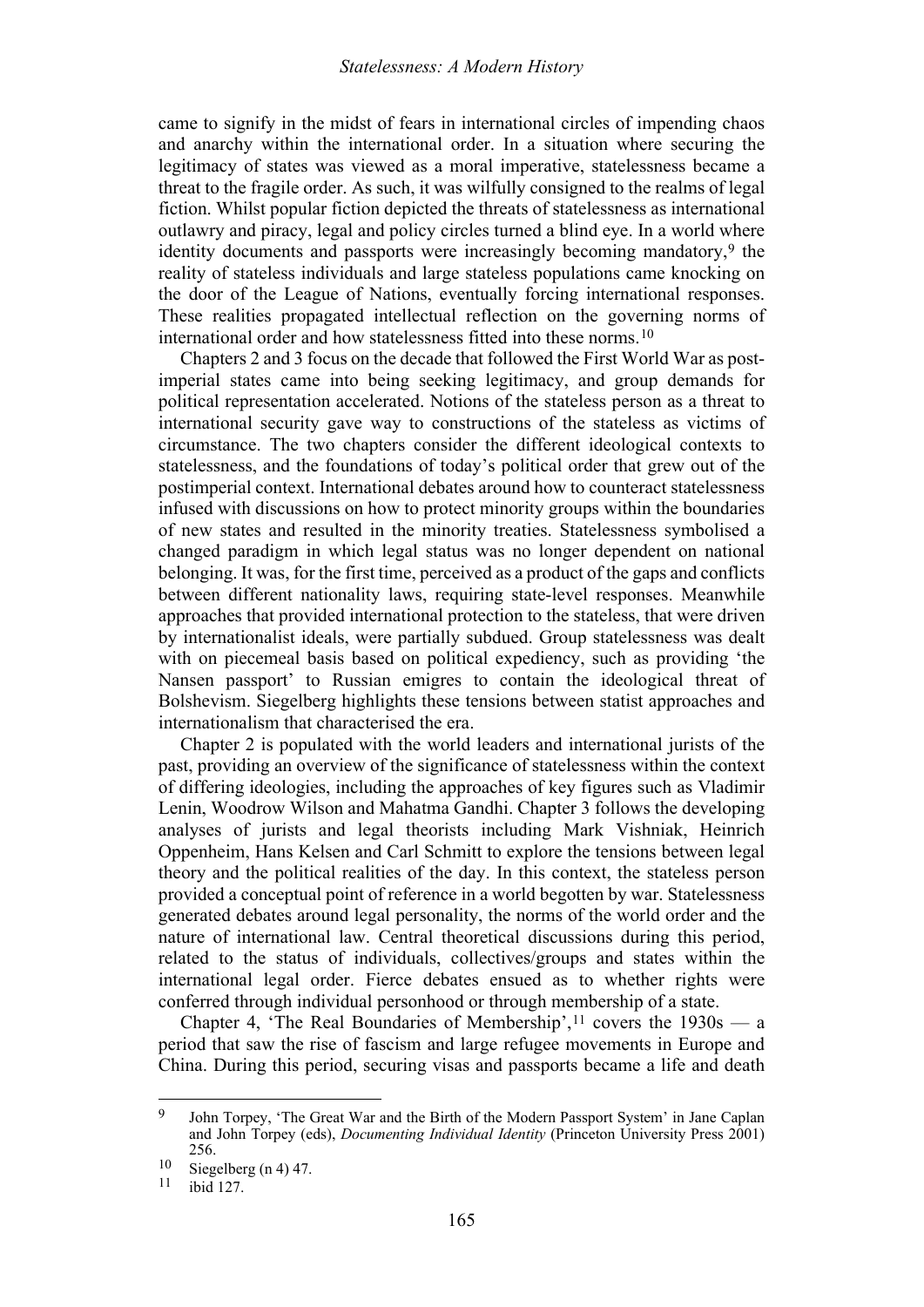issue to many. Siegelberg contextualises the lack of international solutions to exclusion and expulsions not simply as an issue of restrictive immigration and asylum policies, but of the unsettled boundaries between statehood and international legal order. She plots how visions of internationalism and global society were sidelined to address migration management concerns. In the process, the boundaries of state membership were cemented. Debates ensued over the state's legal authority in matters of nationality. Failed attempts to globally systematise nationality laws influenced theoretic and public thinking. Meanwhile legal abstraction and formalism, which had dominated questions of personhood and statelessness, came under assault from a new wave of legal realism influenced by global events. Legal realism sought to expose the power relations inherent in law. Legal abstractions relating to personhood, they argued, when faced with the social realities of the time, were both 'pointless' and 'dangerous'. Siegelberg argues that even as Jews in Nazi Germany retained a formal legal status that enabled other states to turn a blind eye, they were effectively stripped of any semblance of political protection.<sup>[12](#page-3-0)</sup>

Chapter 5 takes the reader through to the post-war decades that saw the birth of the *UDHR* and the conventions that defined what was to be a refugee and a stateless person. This period is usually conceived of as the time when individuals became the subjects of international legal order, and when international law began to influence the sovereign domain of states. The author argues that the status of individuals in international law can only be fully understood by examining the space occupied by statelessness.[13](#page-3-1) Statelessness during this period was central to debates about rights and the post-war order. Whilst in previous decades, its significance was for those advocating for the supremacy of international law, in the 1940s and beyond the problem was used to advocate for the validity of the sovereign state as the primary source of rights and law. Siegelberg examines the analysis, correspondence, notes from meetings and scholarship on statelessness to plot the development of a new world order that was premised on the formal equality between sovereign states. In doing so, she explores the debates around the inclusion of the right to nationality in the *UDHR*,[14](#page-3-2) including the arguments of key historical figures including Eleanor Roosevelt and Hannah Arendt. Siegelberg argues that the right to nationality was articulated in the context of entrenching the 'doctrine of sovereign equality' and the current international order in which the human rights framework largely deferred to state power and state interests.<sup>[15](#page-3-3)</sup>

Chapter 6, 'Nationalizing International Society',[16](#page-3-4) traces how in the post war era understandings of citizenship as a formal legal status were transformed into more substantive definitions that emphasised social experience and social bonds — a process Siegelberg calls 'the socialization of citizenship'.[17](#page-3-5) She takes the reader through key debates on the boundaries between de jure and de facto citizenship as well as the content and quality of different citizenships. The chapter also explores how, as European empires disintegrated and newly independent states were born, concerns arose about resultant forms of statelessness. Siegelberg shows how these concerns were largely swallowed as the principle of self-

<span id="page-3-0"></span> $\frac{12}{13}$  ibid 151.

<span id="page-3-2"></span><span id="page-3-1"></span> $\frac{13}{14}$  ibid 155.

<sup>&</sup>lt;sup>14</sup> Now found in *UDHR* (n 3) art 15.<br><sup>15</sup> ibid 156

<span id="page-3-3"></span> $\frac{15}{16}$  ibid 156.

<span id="page-3-4"></span> $\frac{16}{17}$  ibid 193.

<span id="page-3-5"></span>ibid 195.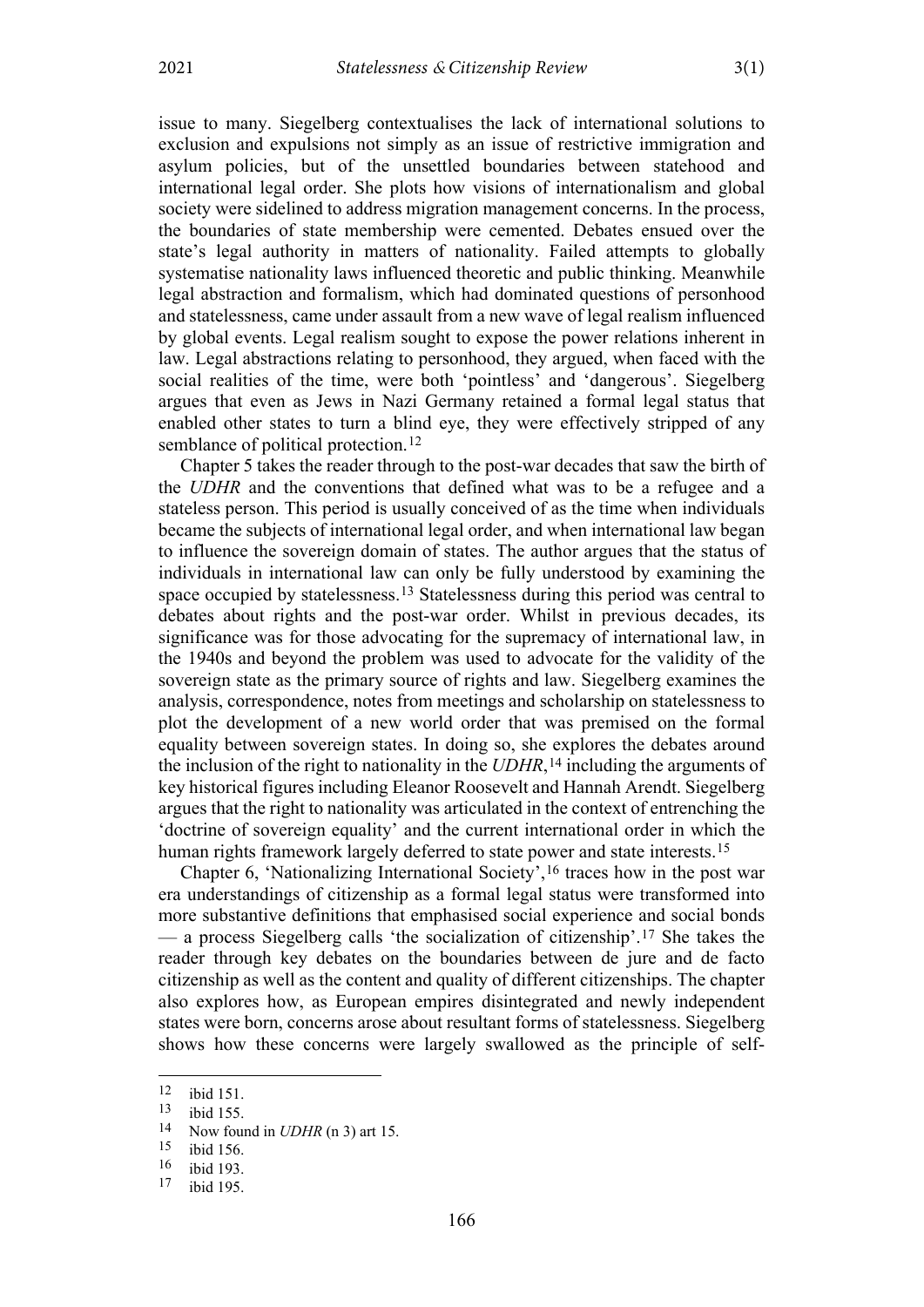determination, which empowered independent states to determine their own membership without international interference. This, she argues, contributed to the 'stabilization of the boundaries of international politics'.[18](#page-4-0)

Siegelberg's conclusion takes us through to the modern day. It invites the reader to connect the big questions of today to the broader transformations of the political and legal order that have characterised our times. The reader is left reflecting on how key debates from within this historic analysis of statelessness remain unsettled and still have pertinence. The global push for 'legal identit[ies] for all'[,19](#page-4-1) for example, leaves us wondering whether the right to nationality has been overwritten by the right to IDs and birth certificates, echoing the old debates of citizenship as an abstract legal status versus the substantive content of citizenship.[20](#page-4-2) Increasing incidents of citizenship stripping leave us once again contemplating moral obligations to limit the power of states to define their own membership.[21](#page-4-3) Also, the role of multi-national corporations in providing digital technologies for state IDs concerns us, as we again reassess the role of non-state entities that are unregulated by international norms.<sup>[22](#page-4-4)</sup>

To reflect back on Amartya Sen's statement that state borders came to the Rohingya, these borders have significant ramifications today. State borders were drawn around the Rohingya homelands during and after some of the most intense fighting of the Second World War as imperial Britain declined. Boundaries were also drawn between states and the international legal sphere as a result of the processes meticulously documented by Siegelberg. The impacts of these bordering processes are not only felt today by Rohingyas, but also by the international sphere. States and international organisations are confronting the constraints and limitations of an international system that has provided legitimacy to the military state in Myanmar on the one hand, and on the other has failed to protect Rohingyas over decades from state crimes, including genocide and crimes against humanity.<sup>[23](#page-4-5)</sup> At the centre of all the violence is the figure of the stateless and persecuted Rohingya knocking at the door of the United Nations asking for protection and justice, just as her forbearers in the interwar years knocked at the League of Nation's door, as described in Siegelberg's book. Siegelberg shows in her book that concepts and ideas about statelessness were central to discussions on the nature of international law and the international order. They remain so today. Contemporary statelessness still arouses concerns about destabilisation and chaos. They still inform debates about reshaping international political structures

<span id="page-4-0"></span> $\frac{18}{19}$  ibid 226.

<span id="page-4-1"></span><sup>19</sup> *Transforming Our World: The 2030 Agenda for Sustainable Development*, GA Res 70/1, UN Doc A/Res/70/1 (21 October 2015, adopted 25 September 2015) para 16.9.

<span id="page-4-2"></span><sup>20</sup> See Bronwen Manby, '"Legal Identity for All" and Statelessness' (2020) 2(2) *Statelessness & Citizenship Review* 271; Laura van Waas, 'The Right to Legal Identity or the Right to Legal ID?', *European Network on Statelessness* (Blog Post, 1 May 2015) [<https://www.statelessness.eu/updates/blog/right-legal-identity-or-right-legal-id>](https://www.statelessness.eu/updates/blog/right-legal-identity-or-right-legal-id).

<span id="page-4-3"></span><sup>21</sup> See, eg, Amanda Western, 'Lecture 2: A Fair and Effective Remedy? Shamima Begum, botched legislation and the UK courts' (Lecture, Global Seminar Series on Citizenship 23 March 2021) [<https://www.institutesi.org/resources/global-seminar-series-on-citizenship](https://www.institutesi.org/resources/global-seminar-series-on-citizenship-stripping-lecture)[stripping-lecture>](https://www.institutesi.org/resources/global-seminar-series-on-citizenship-stripping-lecture).

<span id="page-4-4"></span><sup>22</sup> See Natalie Brinham et al, *Locked in and Locked Out: The Impact of Digital Identity Systems on Rohingya Populations* (Briefing Paper, Institute on Statelessness and Inclusion and UN Special Rapporteur on Racism November 2020).

<span id="page-4-5"></span><sup>23</sup> United Nations Human Rights Council, *Detailed findings of the Independent International Fact-Finding Mission on Myanmar: Report to the 42nd session of the Human Rights Council*, UN Doc A/HRC/42/CRP.5 (16 September 2019).